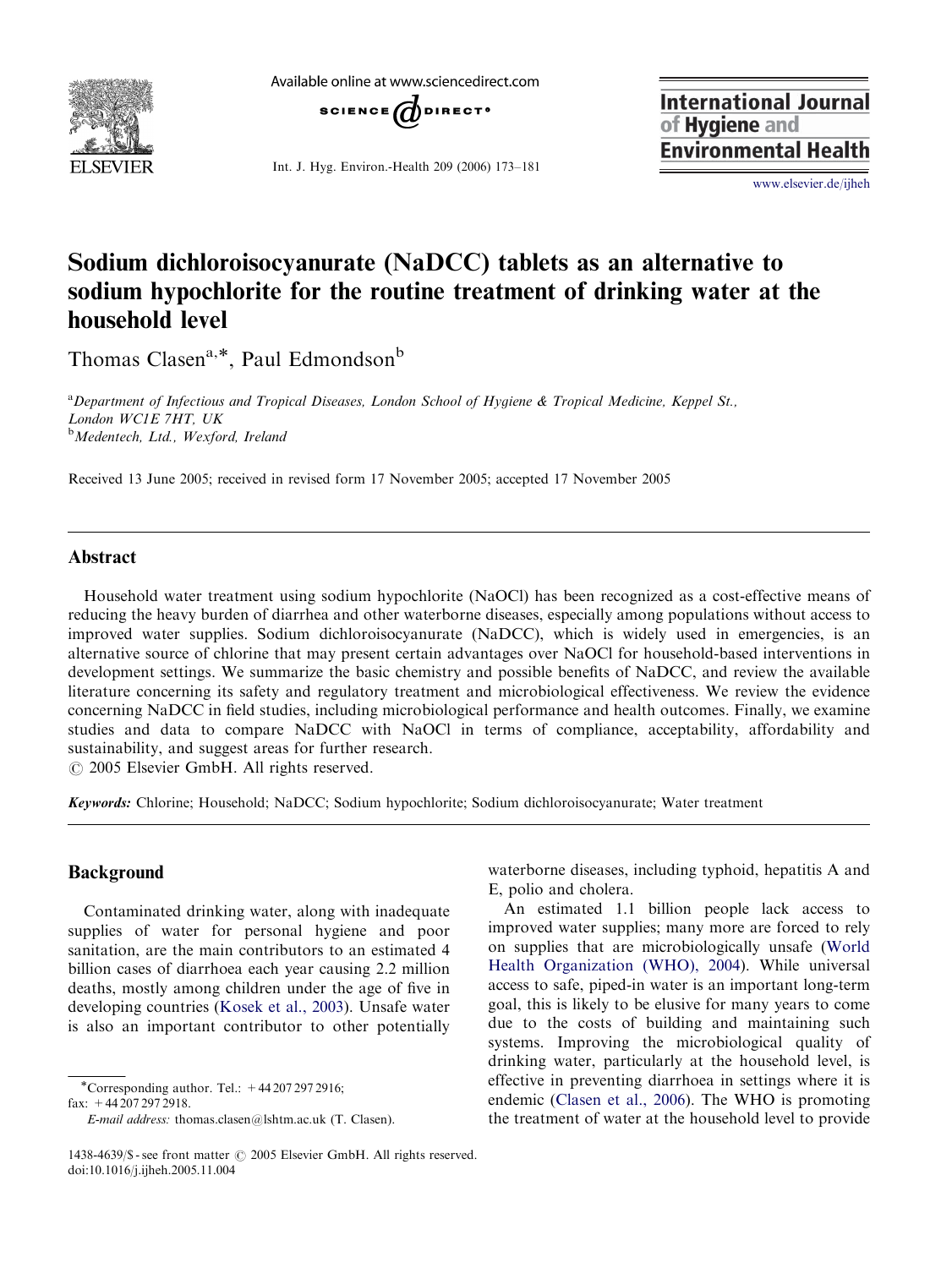a means of accelerating the health gains associated with safe drinking water ([http://www.who.int/household\\_](http://www.who.int/household_water/en/) [water/en/\)](http://www.who.int/household_water/en/).

A review of the available methods of treating water at the household level found chlorination to be among the most promising in terms of effectiveness, affordability and potential sustainability [\(Sobsey, 2002](#page-8-0)). Research has also shown that chlorinating water in the home is one of the most cost-effective means of preventing diarrhoeal disease ([WHO, 2002](#page-8-0); [Hutton and Haller,](#page-7-0) [2004\)](#page-7-0). Produced and sold widely as household bleach, sodium hypochlorite (NaOCl) is perhaps the most accessible, and thus potentially sustainable, of drinking water disinfectants. Interventions using NaOCl to treat water at the household level have demonstrated its health impact in preventing diarrhoea [\(Quick et al.,](#page-8-0) [2002;](#page-8-0) [Reller et al., 2003](#page-8-0); [Luby et al., 2004](#page-8-0)). At the same time, uptake outside an epidemic has proved challenging even when supported by social marketing and other campaigns [\(Makutsa et al., 2001](#page-8-0)). Educational and motivational approaches increase adoption but add to program cost ([Quick, 2003](#page-8-0)). Program implementers are thus seeking alternatives that may be more readily embraced by the target population.

One possible alternative is dichloroisocyanurate (NaDCC), also known as sodium dichloro-s-triazinetrione. Widely used for the emergency treatment of water, NaDCC has recently been approved by the United States Environmental Protection Agency and the WHO for the routine treatment of drinking water. Like other forms of chlorine, NaDCC produces hypochlorous acid, a well-known oxidizing agent. Bound with cyanuric acid, however, the compound presents certain advantages over NaOCl as a water disinfectant [\(Macedo](#page-8-0) [and Barra, 2002](#page-8-0)). It may also offer other advantages in terms of stability, safety, up-front cost and convenience. This review compares NaDCC with NaOCl and examines the available evidence concerning its use as a possible alternative for the routine treatment of drinking water by householders in low-income settings.

# Basic chemistry and potential advantages of NaDCC over NaOCl

Chlorine has been used as a disinfectant for the treatment of drinking water for more than 100 years. It is by far the most commonly used means of disinfecting water, and its effectiveness as a microbicide has been widely assessed [\(AWWA, 2000\)](#page-7-0). While most conventional systems in developed countries treat water with chlorine gas (delivered as a liquid in pressurized systems), other common alternatives include calcium hypochlorite, sodium hypochlorite, lithium hypochlorite and chloroisocyanurates (sodium dichloroisocyanurate or trichloroisocyanuric acid). Until recently, the isocyanurates were used chiefly in the disinfection of water for swimming pools and industrial cooling towers. They are also a common microbial agent in cleaning and sanitizing applications, including baby bottles and contact lens [\(Dychdala, 2001\)](#page-7-0).

All of these compounds disinfect water by releasing free available chlorine (FAC) in the form of hypochlorous acid (HOCl). For example,

 $NaOCl + H<sub>2</sub>O \rightarrow HOCl + NaOH$ Sodium hypochlorite dispersion in water

 $NaCl<sub>2</sub>(NCO)<sub>3</sub> + 2H<sub>2</sub>O \leftrightarrow 2HOCl + NaH<sub>2</sub>(NCO)<sub>3</sub>$ . NaDCC dissolution in water

FAC (chlorine in the  $+1$  oxidation state) is an effective biocide against a wide range of bacteria, fungi, algae, and viruses [\(White, 1998](#page-8-0)). Regardless of the original source of the available chlorine, the active microbicidal agent is hypochlorous acid. This also means that the most common method used in the field to assess the safety of drinking water—measuring FAC using the DPD reagent—is equally applicable with respect to water treated with NaDCC.

While both NaOCl and NaDCC rely on HOCl as the active agent, there are important differences in the performance of the two compounds. Unlike NaOCl which releases all of its chlorine as FAC, NaDCC releases only approximately 50% of the chlorine as FAC, the balance remaining as "reservoir chlorine" (bound) in the form of chlorinated isocyanurates ([Bloomfield and Miles, 1979](#page-7-0)). When the FAC is used up, the equilibrium is disturbed, immediately releasing further FAC from the "reservoir" until the total available is used up. Thus, as shown in Figs. 1 and 2, the stabilized chlorine in NaDCC acts as a reservoir of HOCl which is rapidly released when the free available chlorine is depleted ([Kuechler, 1997, 1999\)](#page-8-0).



Fig. 1. Free and bound available chlorine in a solution of 1 mg/l NaDCC.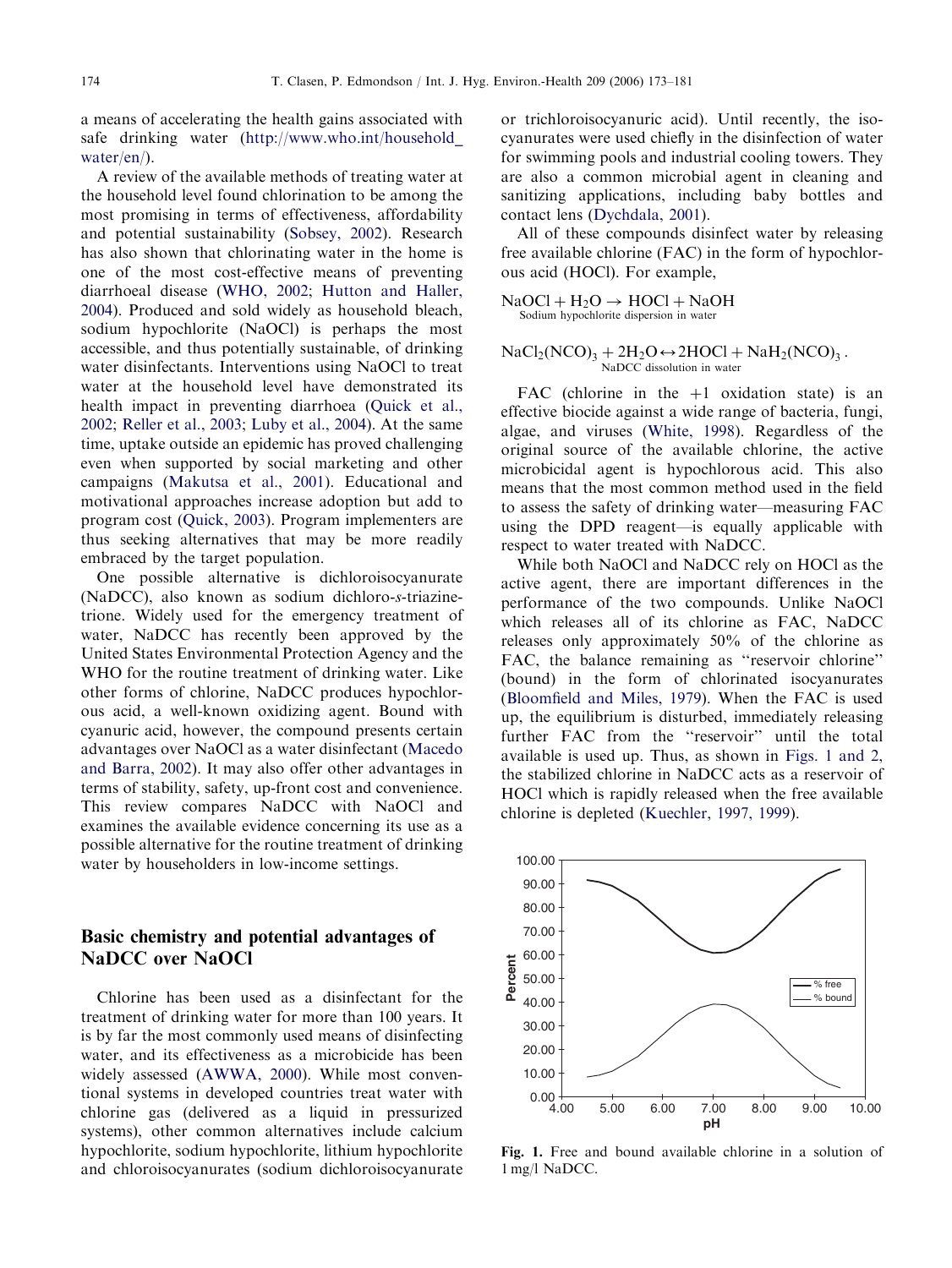

Fig. 2. Free and bound available chlorine in a solution of 3 mg/l NaDCC.

This ''reservoir'' of FAC also enhances the biocidal protection over NaOCl when water is subject to high or variable organic loads ([Bloomfield and Uso, 1985](#page-7-0)). Such conditions are common in some remote settings, forcing the use of more costly point-of-use water treatments ([Crump et al., 2004\)](#page-7-0).

NaDCC also presents certain advantages over NaOCl in those settings where the pH is high or variable. Hypochlorous acid is a weak acid, which tends to dissociate in water at increasing pH:

 $HOCl \leftrightarrow H^+ + OCl^-$ .

It is well known that chlorine loses its effectiveness to disinfect water at higher levels of pH, due to the dissociation of HOCl [\(Hurst, 2001](#page-7-0)). While 78% of chlorine exists in the active HOCl at neutral pH 7, at pH 8 the level drops to 26%. The capacity of NaDCC to continue to release significant amounts of HOCl allows it to operate over a wider pH range ([Dychdala, 2001\)](#page-7-0). Moreover, insofar as NaDCC tablets are acidic in solution, (the effervescent base contributes to their acidity), they tend to reduce the pH of water favouring the formation of undissociated HOCl; hypochlorites, being alkaline, tend to disadvantageously increase the pH and, therefore, the dissociation of HOCl ([Macedo](#page-8-0) [and Barra, 2002\)](#page-8-0). This is another parameter that is difficult to control or adjust for in household treatment in the field.

Even in a tightly closed opaque bottle, NaOCl has a recommended life of only 6 months after opening. Decomposition produces undesirable by-products (chlorite or chlorate ions). Internal testing under industry standards has shown that tabulated and strippackaged NaDCC, on the other hand, has a shelf life of 5 years in temperate and tropical climates. The stability and retention of chlorine activity has been cited as an advantage of NaDCC not only over NaOCl but also over other donors of free chlorine ([Macedo and Barra,](#page-8-0) [2002](#page-8-0)).

Finally, the different presentation of the chlorine sources makes effervescent (self-dissolving) NaDCC tablets considerably more convenient to use than NaOCl. Bleach, though less hazardous than elemental chlorine, is a corrosive liquid subject to spillage. For water treatment, users typically measure out the recommended dose using the bottle cap. NaDCC, on the other hand, is delivered as a solid tablet specifically sized to treat a given volume of water, typically 10 or 201 in household applications. While liquid NaOCl (bleach) contains approximately 5% available chlorine, anhydrous NaDCC contains about 62%, roughly the equivalent of calcium hypochlorite. A single 67 mg NaDCC tablet, for example, can treat 201 of clear water at a FAC dosage of 2 mg/l. (Two 67 mg NaDCC tablets are recommended for turbid waters, at a dosage of 4 mg/l FAC.) The potential for mis-dosing is minimized with the use of tablets, whereas the use of a bottle cap can lead to over or underdosing. Excess dosing would lead to an unpalatable level of residual chlorine and higher concentrations of potentially toxic chlorinated aromatic compounds [\(Crump et al., 2004\)](#page-7-0). Investigators have found NaDCC to be advantageous to NaOCl in the production of trihalomethanes [\(Macedo,](#page-8-0) [1997](#page-8-0)).

## Toxicity and regulatory review

All chlorine products have some level of toxicity; this is what renders them such effective microbicides. When chlorinated water is ingested, however, the available chlorine is rapidly reduced by saliva and stomach fluid to harmless chloride ions salts [\(Kotiaho et al., 1992\)](#page-7-0). This is true for all sources of chlorine, including both NaOCl and NaDCC. The unique characteristic of the isocyanurates is cyanuric acid, the carrier that allows the chlorine to be contained in a solid, stable and dry form. It is the potential toxicity of such cyanuric acid, therefore, that required review by regulatory agencies prior to the approval of NaDCC for the routine treatment of drinking water.

Cyanuric acid  $(H_3C_3N_3O_3)$ , while confusingly similar in name, is not chemically related to cyanide. The toxicity of NaDCC and cyanuric acid have been extensively studied and documented in support of the registration of isocyanurates with the US EPA. These have been summarized ([Hammond et al., 1986](#page-7-0); [US](#page-8-0) [Environmental Protection Agency \(US EPA\), 1992\)](#page-8-0). Studies performed on acute toxicity and irritancy were intended to assess the safety of handling the dry product. These studies found chlorinated isocyanurates no more than slightly toxic and not corrosive. Chronic and sub-chronic toxicity studies also found no toxicity. Developmental toxicity studies have also established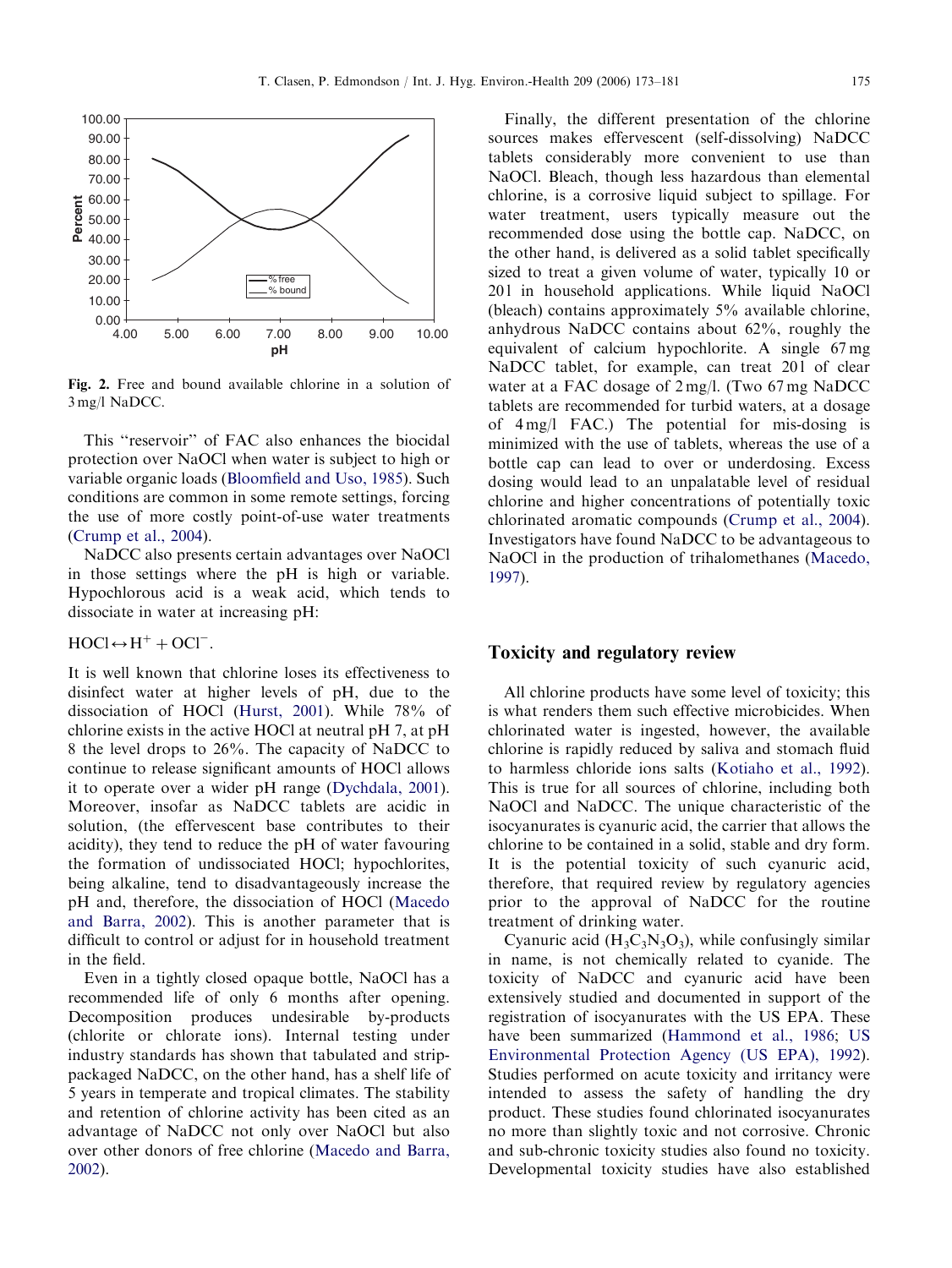that the compound is not fetotoxic, teratogenic (causing birth defects), mutagenic or carcinogenic. Chlorinated isocyanurates are not metabolized in the body and do not bioaccumulate.

Under the US Federal Insecticide, Fungicide and Rodenticide Act (FIFRA), the manufacturer or distributor of disinfectants sold in the United States must be registered with the US EPA in a process required to demonstrate their safety and effectiveness. In July, 2001, OxyChem Corporation, the largest producer, secured such a registration for certain of its brands of isocyanurates for the routine treatment of drinking water. The US EPA approved label claims for NaDCC can be found at <http://oaspub.epa.gov/pestlabl/ppls.home> (registration number 935-41). NaDCC (up to 30 mg/l) is also certified by NSF International under NSF/ANSI Standard 60 (Drinking Water Treatment Chemicals— Health Effects), which extends to the health impact of water treatment additives ([http://www.nsf.org\)](http://www.nsf.org).

In 2002, the WHO requested a review of the use of NaDCC as a disinfectant for drinking water as part of the rolling revisions of its Guidelines for Drinking Water Quality. The review was conducted by the Joint Food and Agriculture Organization/WHO Expert Committee on Food Additives (JECFA) and, like the EPA review, required the submission of detailed toxicological data. In June, 2003, JECFA recommended that the tolerable daily intake (TDI) for anhydrous NaDCC from treated drinking water be set at 0–2.0 mg per kg of body weight per day [\(WHO, 2004\)](#page-8-0). Using standard methods [\(WHO, 1993](#page-8-0)) guideline values (GVs) for NaDCC can be derived from the TDI. This translates into a GV for adults (60 kg, with a daily drinking water consumption of 2 l) of 60 mg/l NaDCC; a GV for children (10 kg, with a daily consumption of 1 l) of 20 mg/l NaDCC; and a GV for infants (5 kg, with a daily consumption of 0.75 l) of 13 mg/l. The dosage rate for Aquatabs, for example, is between 3.5 and 7 mg/l NaDCC (2–4 mg/l FAC), well within the JECFA value for daily intake (TDI).

#### Microbial effectiveness

As noted above, NaDCC is an alternative source of FAC (HOCl). Accordingly, the significant body of evidence on the antimicrobial action of chlorine is as relevant to NaDCC as it is to NaOCl and other sources of chlorine [\(White, 1998;](#page-8-0) [Dychdala, 2001](#page-7-0); [CDC, 2005\)](#page-7-0). While certain bacterial spores have shown greater resistance to NaDCC [\(Bloomfield and Arthur, 1992\)](#page-7-0), thus at least suggesting the potential for differences in activity based on the chlorine donor, no differences have been reported in respect to waterborne pathogens. Susceptibility to hypochlorous acid has been established

with respect to a wide variety of bacteria, including Escherichia coli, Salmonella dysenteriae, Shigella sonnei, Campylobacter jejuni, Yersinia enterocolitica; viruses, including hepatitis A, poliovirus (type 1), rotavirus, adenovirus and calicivirus; helminthes; and protozoa, including cysts of Entamoeba histolytica and Giardia lamblia [\(Dychdala, 2001](#page-7-0)).

Microbicidal activity is a function of chlorine concentration and contact time [\(White, 1998](#page-8-0); [Bloom](#page-7-0)[field, 1996\)](#page-7-0). At doses of a few mg/l and contact time of about 30 min, free chlorine inactivates more than 4 logs of most waterborne pathogens. Cryptosporidium has demonstrated considerable resistance to chlorination ([Korich et al., 1990;](#page-7-0) [Venczel et al., 1997\)](#page-8-0) and Mycobacterium has also been reported as resistant ([Taylor et al., 2000](#page-8-0); [Le Dantec et al., 2002](#page-8-0)). It should also be noted that in some cases, certain viruses have also exhibited greater resistance to chlorine and chlorine compounds than common bacterial indicators of faecal contamination ([Hurst, 2001](#page-7-0)). This may have implications for determining the required concentration and contact time required to kill or deactivate potential pathogens in the untreated water collected for use in emergency and development settings.

A number of studies have compared the biocidal effectiveness of NaDCC with NaOCl and other disinfectants against a variety of microbes. [D'Auria et al.](#page-7-0) [\(1989\)](#page-7-0) assessed the antimicrobial activity of NaDCC among 29 Gram-positive and 29 Gram-negative bacteria, as well as 66 fungi. They reported good activity and, significantly, no adverse influence by temperature and pH. [Nascimento et al. \(2003\)](#page-8-0) found that at concentrations of 200 ppm, NaDCC yielded superior results compared to NaOCl and certain other agents used to sanitize fresh vegetables against aerobic mesophiles, molds and yeasts, total coliforms, E. coli and Salmonella sp. In another study at concentrations of 100 ppm, NaDCC was more effective than NaOCl against Vibrio cholerae [\(Eiroa and Porto, 1995](#page-7-0)). NaDCC has also been reported effective against encysted forms of Acanthamoeba castellanii [\(Khunkitti et al., 1996](#page-7-0)). [Mazzola et al.](#page-8-0) [\(2003\)](#page-8-0) compared the efficacy of NaDCC/sodium salt tablets with various chemical disinfectants, including a 10% solution of NaOCl on a variety of bacteria relevant to hospital settings. They recommended NaDCC over NaOCl for certain hospital applications due to its biocidal effectiveness, its slow decomposition and liberation of HOCl, its capacity to maintain an appropriate level of available chlorine without affecting the pH of the water, its low level of toxicity and its lower corrosivity against metal, plastic and rubber.

While NaDCC was shown to be comparable or superior to NaOCl in these studies of non-water treatment applications, we found few studies that compared the microbiological performance of NaDCC with other agents in respect of the treatment of drinking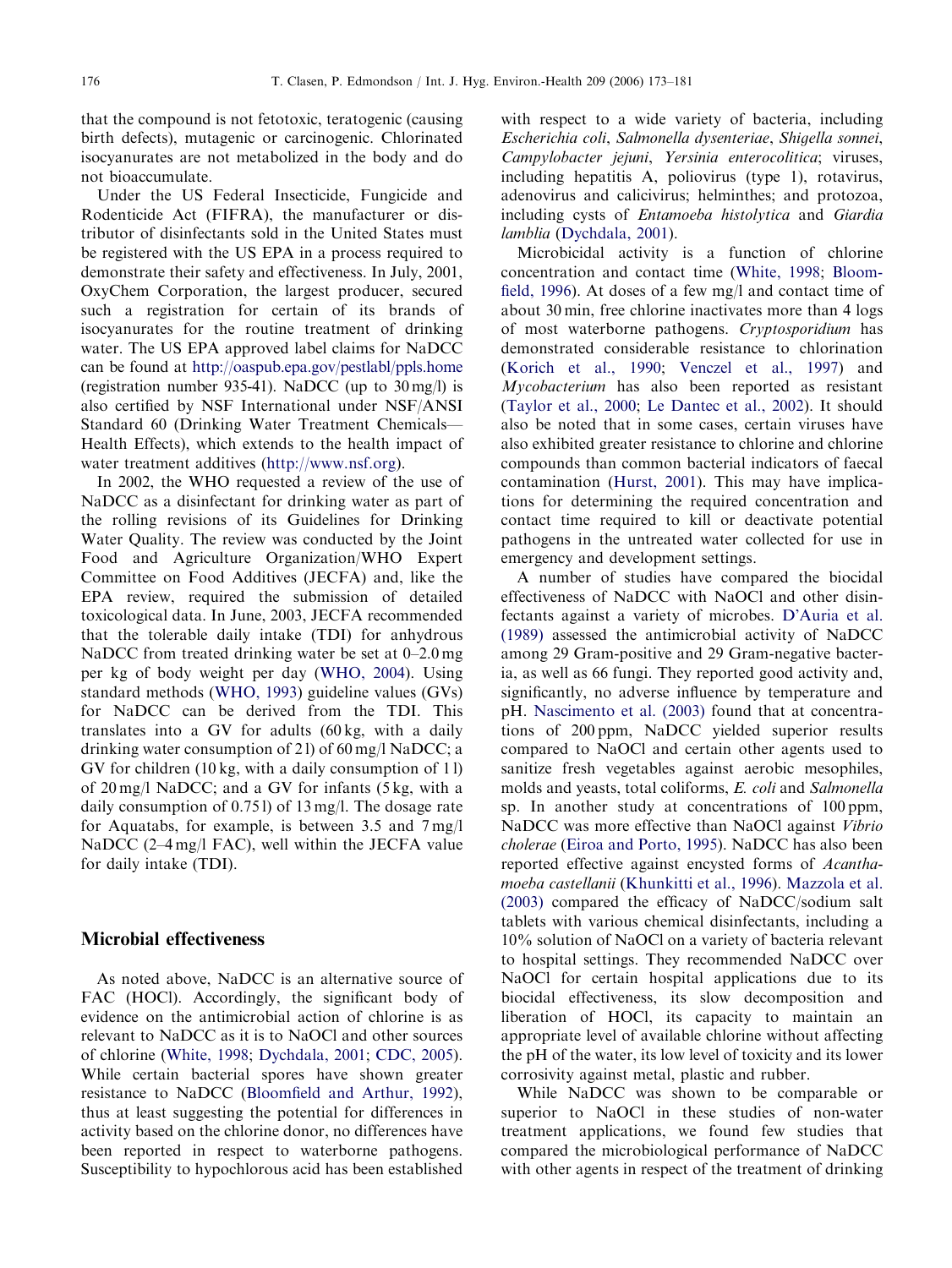water. In one study, Aquatabs<sup>TM</sup> tablets containing 3.5 mg of NaDCC in an effervescent base were compared to Drinkwell<sup>TM</sup> (25 mg/ml NaOCl), and Hydroclonazone<sup>®</sup> (12.2 mg chloramine) and a generic solution of 2% iodine in ethanol. Except for the Hydroclonazone, the agents performed comparably in removing all coliforms and E. coli from low turbidity water  $(NTU<1)$  and 1.8–2.8 logs of viable bacteria from raw river water (NTU  $>$  10) [\(Schlosser et al., 2001\)](#page-8-0). The unimpressive results on more turbid water demonstrate a general weakness of chemical disinfectants. Notably, however, the required contact time for the NaDCC and iodine was 30 min compared to 60 min for the hypochlorite and chloramine based agents. In a further study, NaDCC tablets were recommended over chloramine tablets for use by the military owing to superior microbiological performance under a variety of polluted water conditions and lack of toxicity ([Baylac](#page-7-0) [et al., 1996\)](#page-7-0).

Owing to its widespread use by defense forces, water and sanitation departments and ministries of health in developing countries, the microbiological effectiveness of NaDCC tablets has been assessed by governmental investigators in Brazil, El Salvador, France, Honduras, Portugal, South Africa, Tanzania, Vietnam and Zimbabwe. However, only one study has assessed the microbiological performance of the disinfectant in the field in the context of a household-based water treatment intervention ([Afroz Molla, 2005\)](#page-7-0). In that study, which involved a pilot program in Dhaka, 84% of samples from households using NaDCC tablets to treat their water were free of faecal coliform (FC) and the maximum level was 23 FC/100 ml, compared to 1000–2400 FC/100 ml in pre-intervention source water.

#### Health impact

There is a growing body of evidence of the effectiveness of household-based interventions, including chlorination, against endemic diarrhoea [\(Clasen et al., 2006;](#page-7-0) [Fewtrell et al., 2005\)](#page-7-0). In most intervention trials, the disinfectant was a solution of NaOCl (liquid bleach) ([Austin, 1993](#page-7-0); [Kirchhoff et al., 1985;](#page-7-0) [Quick et al., 2002;](#page-8-0) [Reller et al., 2003](#page-8-0); [Sobsey et al., 2003;](#page-8-0) [Luby et al., 2004;](#page-8-0) [Crump et al., 2005;](#page-7-0) [Lule et al., 2005](#page-8-0)). In other trials, the disinfectant was calcium hypochlorite ([Mahfouz et al.,](#page-8-0) [1995](#page-8-0)), a mixed oxidant ([Quick et al., 1999](#page-8-0)) or sachets containing calcium hypochlorite [\(Reller et al., 2003;](#page-8-0) [Crump et al., 2005\)](#page-7-0). In one study, the source of chlorine was not clear [\(Semenza et al., 1998\)](#page-8-0).

We did not identify any published studies of the health impact of treating water with NaDCC. In one unpublished study from 1996, a 12-month controlled intervention trial was conducted in Brazil by the Ministèrio de Saûde, Fundação Oswald Cruz among other things to evaluate the efficiency of NaDCC (Aquatabs) tablets in treating water at the household level ([Prazeres Rodrigues et al., 1996](#page-8-0)). Following a baseline study to compare demographics and household characteristics, 197 households were allocated (though not clearly randomly) to an intervention group who were provided NaDCC tablets to treat their drinking water and a control group who continued to follow their customary practices. Thereafter, fresh stool samples were collected periodically from householders and examined for certain enteric bacteria, protozoa and helminthes. The results suggest that the intervention was protective, with lower proportions of the NaDCC householders testing positive for the specified organisms. However, the study lacks sufficient methodological rigor to provide useful evidence of the potential health impact of NaDCC.

The aforementioned assessment of the Dhaka pilot program also provides some evidence of reduced levels of diarrhea from the NaDCC intervention [\(Afroz Molla,](#page-7-0) [2005](#page-7-0)). Unfortunately, that study also has shortcomings in epidemiological design that limit its probative value with respect to health impact.

#### Compliance and acceptability

Like other health interventions, compliance with and the acceptability and affordability of household water treatment solutions are believed to be important factors in the uptake of the intervention, their wide-spread diffusion, and thus their long-term health impact. The consistent use of point-of-use water treatment has been shown to be an important factor in the prevention of endemic diarrhoea [\(Clasen et al., 2006](#page-7-0)). Acceptability and affordability are essential to their uptake and the scalability of the intervention ([Rogers, 2003\)](#page-8-0). Compared to their microbiological performance and health impact, however, these aspects have not been widely investigated. Even the tools for assessing such criteria among low-income populations using household-based water treatment are not well developed.

With respect to compliance, studies of interventions using chlorine have endeavoured to assess compliance by measuring residual chlorine levels in intervention households. Studies of interventions involving household water treatment using NaOCl have generally reported compliance of around 70% [\(Quick et al.,](#page-8-0) [2002, 1999;](#page-8-0) [Semenza et al., 1998\)](#page-8-0) but also as low as 36% ([Reller et al., 2003\)](#page-8-0). We identified only one study that measured compliance with an NaDCC tablet intervention ([Afroz Molla, 2005](#page-7-0)). That study reviewed the effect of 50 households in Dhaka self-treating their collected water using NaDCC tablets over the period of 1 month.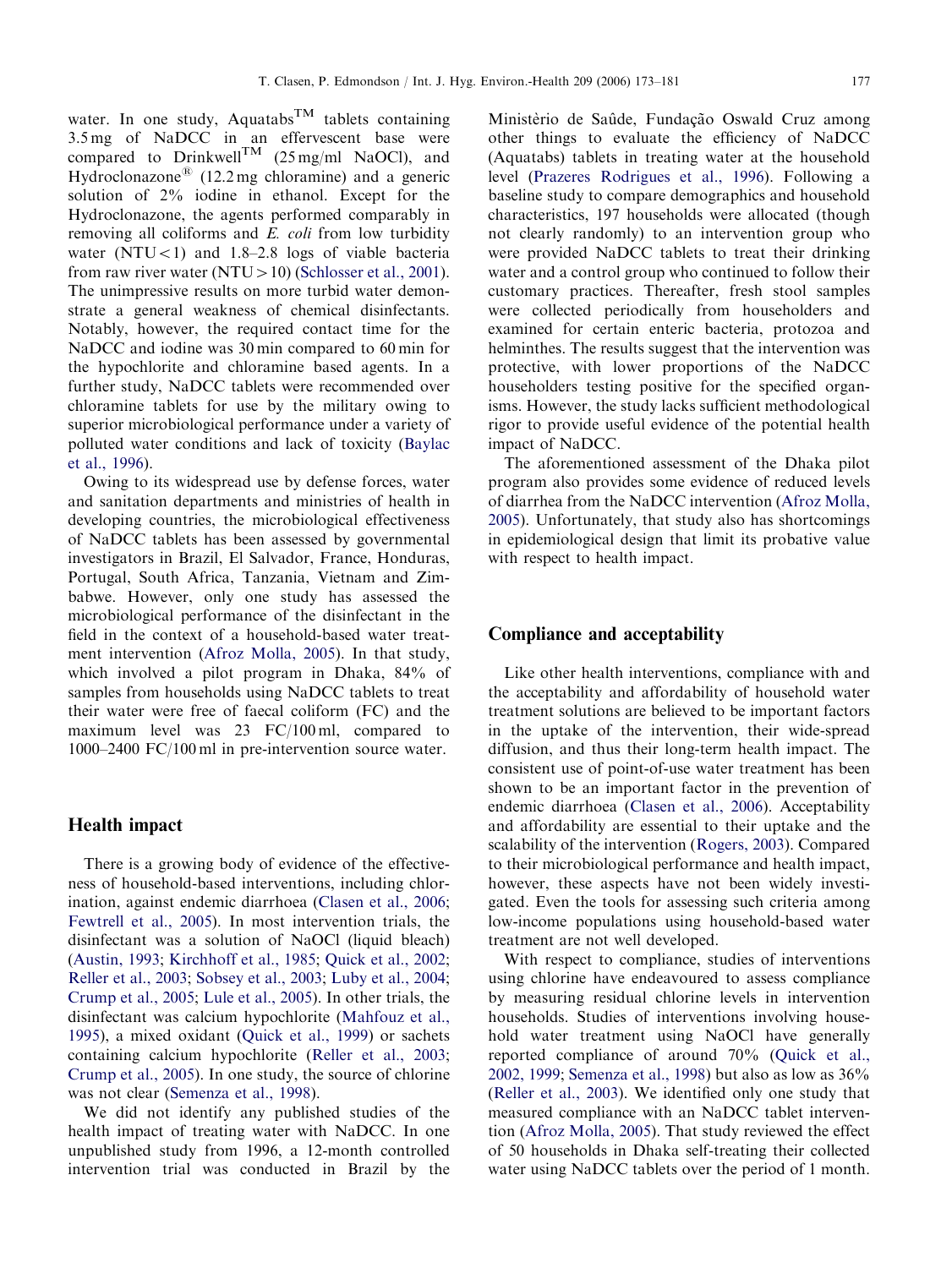Householders were given NaDCC at a target dosage of 2 mg/l FAC. It reported that residual FAC levels ranged from 0.2 to 2.8 mg/l for all households for all three sampling periods. No household had over-chlorinated  $(5.0 \text{ mg/l of FAC})$  and none had less than 0.2 mg/l; about 10% of households had residual levels less than the desired 0.5 mg/l FAC. While these results must be confirmed in other larger studies, the study suggests that NaDCC tablets may have a compliance advantage over NaOCl by the target population.

The high levels of compliance observed in the Dhaka study may be a result of greater acceptability of NaDCC by householders. In that study, 78% of mothers expressed satisfaction with the tablets because they found them easy and safe to use, they dissolved quickly, and they left no objectionable smell or taste. In 1997, an independent consumer research study sponsored by Bayer surveyed 100 households in a suburb of São Paulo, Brazil who were then treating their water with NaOCl [\(Data Kirsten Research, 1997\)](#page-7-0). After using Aquatabs<sup>TM</sup> for 3 weeks,  $69.6\%$  of householders expressed a preference for the NaDCC tablets, citing convenience of use, safety in handling, and better odor and taste. In Tanzania, PSI, a leader in social marketing, has been marketing a 0.75% solution of NaOCl since 2002. Recently, it conducted focus groups to compare household preferences between the NaOCl and NaDCC tablets ([PSI Tanzania, 2005](#page-8-0)). Once again, 70% of participants preferred the tablets (scoring 42 of 60 first place votes) to liquid bleach.

#### Affordability, scalability and sustainability

Part of the preference for NaDCC tablets expressed by the Tanzania focus groups was based on participants' perceptions about affordability. This suggests an important aspect about household economics in lowincome settings that is well known by consumer companies that sell to the so-called ''bottom of the pyramid'': unit price minimization [\(Prahalad, 2005\)](#page-8-0). Table 1 compares the retail price charged to consumers for 500 ml bottles of NaOCl currently paid by PSI for its WaterGuard campaign in Tanzania (PSI, personal communications). The table also shows the prices quoted to PSI Tanzania for two alternative products currently being introduced: 150 ml bottles of 1.25% NaOCl and NaDCC tablets. On a purely economic basis, looking at the volume of water that each option could treat, the 500 ml would be the most economical. In its focus groups, PSI Tanzania found that participants would prefer smaller bottles of WaterGuard or NaDCC tablets at lower unit prices even though the cost per unit treated would be higher [\(PSI Tanzania, 2005](#page-8-0)). At a unit retail price of US \$0.09 for a 10 tablet strip pack,

| Product information   |                                |                                   |        | Cost (US\$) |                     | Retail price (US\$) |                |
|-----------------------|--------------------------------|-----------------------------------|--------|-------------|---------------------|---------------------|----------------|
| Name                  | Agent                          | Size                              | Treats | Unit        | To treat 10001 Unit |                     | To treat 10001 |
| WaterGuard (Tanzania) | $0.75\%$ sodium                | $500 \text{ ml}$                  | 24001  | 0.34        | 0.136               | $0.45^{a}$          | $0.19^{a}$     |
| WaterGuard (Tanzania) | $.25\%$ sodium<br>hypochlorite | 150 <sub>ml</sub>                 | 10001  | 0.17        | 0.170               | 0.45                | 0.45           |
| Aquatabs (Tanzania)   | hypochlorite<br>NaDCC          | $10 \times 67$ mg tablets in 2001 |        | 0.046       | 0.229               | 0.09                | 0.45           |
|                       |                                | strip pack                        |        |             |                     |                     |                |
| aSubsidized.          |                                |                                   |        |             |                     |                     |                |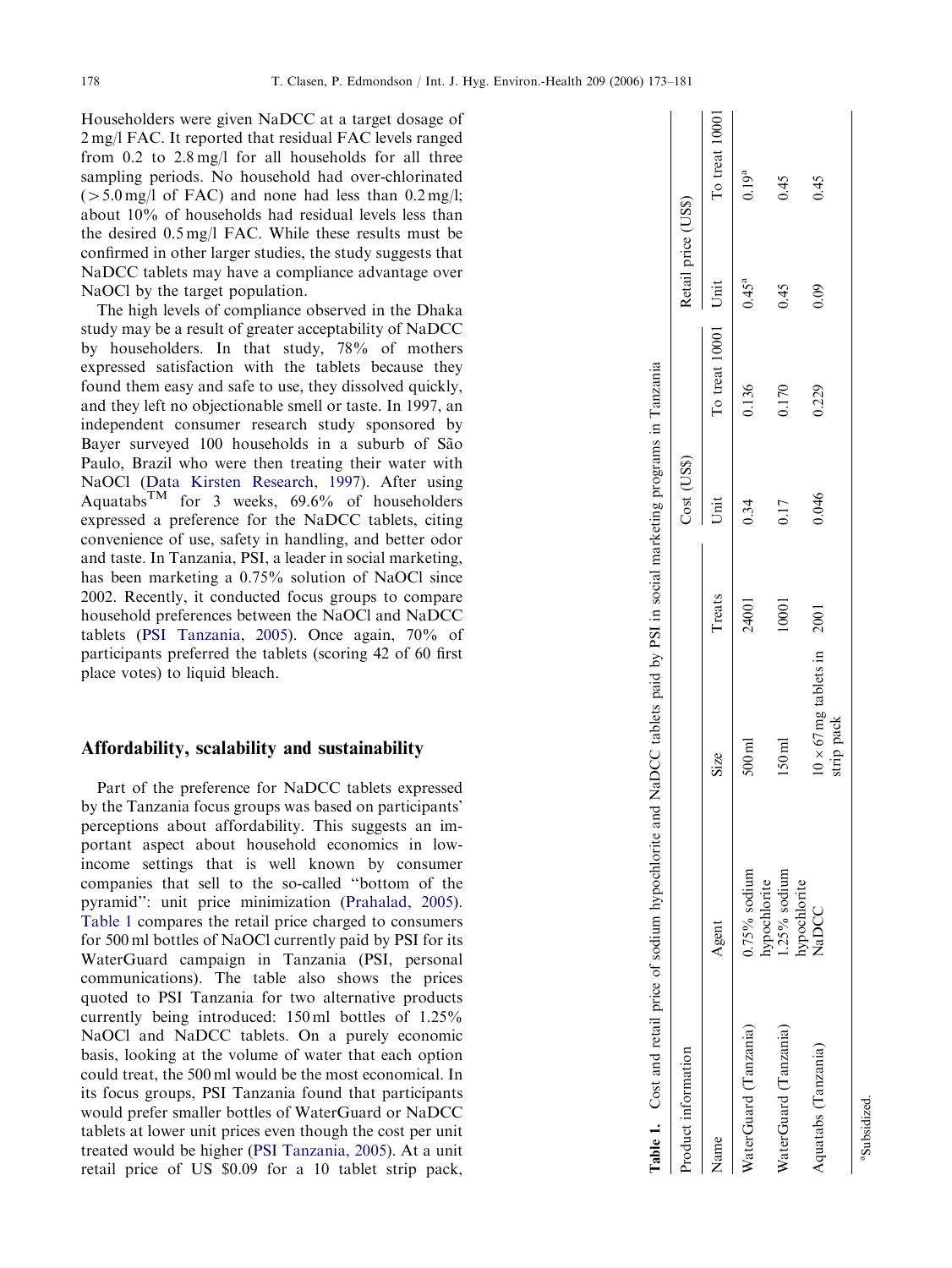NaDCC tablets will be about twice the cost of the  $0.75\%$ NaOCl marketed by PSI per litre treated. At about onefifth the unit price, however, the NaDCC tablets may be more affordable to low-income populations, as experience has shown in marketing aspirin and dozens of other over-the-counter pharmaceutical products.

Any actual economic advantage of NaOCl at the consumer level, however, may be artificial to the extent that the retail prices are subsidized. While NaOCl can be procured locally at less cost than imported NaDCC, marketing, distribution and programmatic costs add considerably to the actual delivered cost to the consumer. For the 500 ml bottle, PSI has found it impossible to pass all these costs, much less a reasonable profit, to the consumer. Even at the subsidized prices, some vendors will not stock it due to the inventory carrying costs. Moreover, the 500 ml bottles present a problem to some distributors who reach remote locations by bicycle or on foot. Because of the lower unit prices to the consumer, PSI has no plans to subsidize the 150 ml bottle or the NaDCC tablets. If the program is successful, this will have important implications with respect to its sustainability.

In public and donor-funded interventions, however, true economic costs are more relevant. The actual cost of a water disinfection intervention must include not only the cost of the chemical agents, but also the amortized up-front and recurrent programmatic costs. This, in turn, must be compared to the effectiveness of the intervention in averting morbidity and mortality (cost-effectiveness analysis) or the health and other benefits resulting therefrom (cost–benefit analysis). To the extent that NaDCC tablets enjoy higher acceptability than NaOCl by the target population (a premise that has not be a satisfactorily answered), and this preference translates into higher uptake (an assumption that has yet to be investigated), then NaDCC tablets may require less ''software'' (programmatic) cost to optimize utilization and thus be more cost-effective and cost-beneficial than NaOCl even if the ''hardware'' (tablet) cost is greater.

Taking the intervention to scale on a sustainable basis is, of course, the long-term goal of a household-based water treatment intervention. Even if progress continues toward the Millennium Development Goal of halving the portion of the population without sustainable access to safe drinking water by 2015, hundreds of millions will still be vulnerable to waterborne diseases. Among pointof-use chemical disinfectants, NaOCl is widely available as household bleach. It can also be produced in even remote locations with relatively low-cost generators ([Quick et al., 1999](#page-8-0)). NaDCC, on the other hand, must be manufactured in dedicated facilities, and strict quality standards must be observed to ensure product integrity and to avoid potentially harmful contaminants. While millions of NaDCC tablets can be produced and distributed rapidly, such as the 30 million shipped for the Indian Ocean tsunami response, scaling up the use of NaDCC on a sustainable basis would require commercial or quasi-commercial (social marketing) deployment. This would imply the establishment of widespread distribution channels and, at some point, regional manufacturing, both of which would require significant investment. While manufacturers may find such investment warranted, especially with local partners to minimize the risk and share the burden, the potential advantages of NaDCC tablets in household water treatment interventions must be weighed against these considerations about its scalability and sustainability.

# Conclusion and need for further research

Like other sources of hypochlorous acid, NaDCC has been shown to be an effective antimicrobial agent. The chemical composition and physical characteristics of NaDCC tablets, however, may offer certain advantages over NaOCl as a possible donor of free chlorine in the disinfection of water at the household level. The safety of the compound for the routine treatment of drinking water has now been satisfactorily addressed. There is also evidence that suggests that use of NaDCC tablets increases compliance and is more acceptable and affordable than NaOCl thus potentially increasing overall uptake in a household-based water treatment intervention. These advantages would have to be balanced against its relative lack of availability compared to NaOCl and the issues that this raises about its sustainability.

While there is reason to believe that NaDCC may present a promising alternative to NaOCl in householdbased water treatment interventions, it has yet to be subjected to the same kinds of rigorous trials to which NaOCl and certain other point-of-use interventions have been subject. Longer-term randomized, controlled trials in different settings in which NaDCC is compared not only against a control group without access to water treatment but also directly against an intervention group using NaOCl would help clarify its potential benefits, including microbiological effectiveness, compliance, acceptability and affordability. Some of these questions can also be explored in the assessment of pilot programs. Investigators should also determine the programmatic support necessary to achieve a given level of coverage in order to assess its cost-effectiveness. This research would not only address remaining issues about the possible role of NaDCC tablets as a public health intervention, but also provide useful information to determine if investment that would be necessary to bring the intervention to scale on a sustainable basis would be warranted.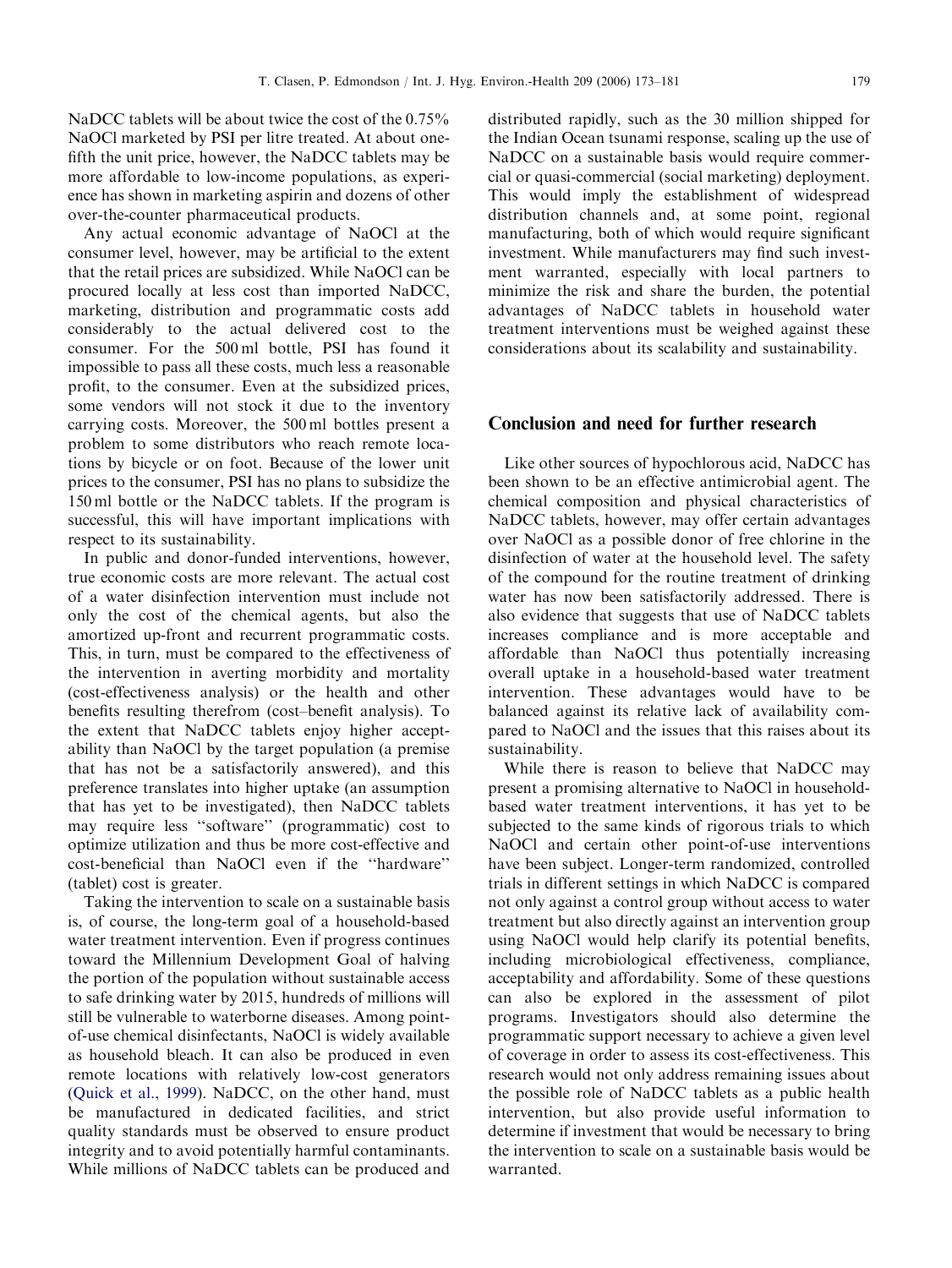### <span id="page-7-0"></span>Acknowledgements

The authors are grateful to Dr. Sally Bloomfield of the International Scientific Forum on Home Hygiene and Dr. Thomas Kuechler of Occidental Chemical Corporation for suggesting sources and for reading and commenting on this paper.

T. Clasen provides research services to Medentech, Ltd. which manufactures and sells Aquatabs<sup>TM</sup>, a water treatment product whose active ingredient is NaDCC. P. Edmondson is the Technical Director of Medentech, Ltd.

#### References

- Afroz Molla, M., 2005. Pilot study on the effect of an intervention using sodium dichloroisocyanurate (Aquatabs) tablets for drinking water treatment in Dhaka, Bangladesh. MSc Dissertation, Environmental Engineering and Management Program, School of Environment, Resource and Development, Asian Institute of Technology, Bangkok, Thailand, 57pp.
- Austin, C.J., 1993. Chlorinating household water in The Gambia. In: Proceedings of the 19th WEDC Conference, Accra, Ghana, pp. 90–92.
- AWWA, 2000. Committee report: disinfection at large and medium-sized systems. J. Am. Water Works Assoc. 92, 32–43.
- Baylac, P., Sere, O., Wanegue, C., Luigi, R., Polveche, Y., 1996. Comparaison du pouvoir désinfectant de la chloramine T et du dichloroisocyanurate de sodium sur une eau de rivière. Recueil de Médecine Vétérinaire Juillet/Août, 391–399.
- Bloomfield, S.F., 1996. Chlorine and iodine formulations. In: Ascenzi, J.M. (Ed.), Handbook of Disinfectants and Antiseptics. Marcel Dekker, Inc., New York, NY.
- Bloomfield, S.F., Arthur, M., 1992. Interaction of Bacillus subtilis spores with sodium hypochlorite, sodium dichloroisocyanurate and chloramine-T. J. Appl. Bacteriol. 72, 166–172.
- Bloomfield, S.F., Miles, G.A., 1979. The antibacterial properties of sodium dichloroisocyanurate and sodium hypochlorite formulations. J. Appl. Bacteriol. 46, 65–73.
- Bloomfield, S.F., Uso, E.E., 1985. The antibacterial properties of sodium hypochlorite and sodium dichloroisocyanurate as hospital disinfectants. J. Hosp. Infect. 6, 20–30.
- CDC, 2005. Effect of chlorination on inactivating selected microorganisms [\(www.cdc.gov/safewater/chlorinationta](http://www.cdc.gov/safewater/chlorinationtable.htm)[ble.htm\)](http://www.cdc.gov/safewater/chlorinationtable.htm). Centers for Disease Control and Prevention, Atlanta, GA, USA.
- Clasen, T., Roberts, I., Rabie, T., Schmidt, W., Cairncross, S., 2006. Interventions to improve water quality to prevent diarrhea (Cochrane Review). The Cochrane Library, Issue 1, 2006, Update Software, Oxford, in press.
- Crump, J.A., Okoth, G.O., Slutsker, L., Ogaja, D.O., Keswick, B.H., Luby, S.P., 2004. Effect of a point-of-use disinfection, flocculation and combined flocculation-disinfection on drinking water quality in western Kenya. J. Appl. Microbiol. 97, 225–231.
- Crump, J.A., Otieno, P.O., Slutsker, L., Keswick, B.H., Rosen, D.H., Hoekstra, R.M., Vulule, J.M., Luby, S.P., 2005. Household based treatment of drinking water with flocculant-disinfectant for preventing diarrhea in areas with turbid source water in rural western Kenya: cluster randomized controlled trial. BMJ 331, 478–483.
- Data Kirsten Research, 1997. Pesquisa de Opinião Pública Avaliação do Descomtaminador de Água Aquatabs Estudo de Cason a Vila Aidosa Municipio de São Paulo (27 Outubro 1997).
- D'Auria, F.D., Simonetti, G., Strippoli, V., 1989. Antimicrobial activity exerted by sodium dichloroisocyanurate. Ann. Ig. 1 (6), 1445–1458.
- Dychdala, G.R., 2001. Chlorine and chlorine compounds. In: Block, S.S. (Ed.), Disinfection, Sterilization and Preservation, 5th ed. Lippincott Williams & Wilkins, Philadelphia, PA, USA, pp. 135–157.
- Eiroa, M., Porto, E., 1995. Evaluation of different disinfectants chlorine based and vinegar against Vibrio cholerae present in lettuce. Col. Ital. 25, 169–172.
- Fewtrell, L., Kaufmann, R., Kay, D., Enanoria, W., Haller, L., Colford, J., 2005. Water, sanitation, and hygiene interventions to reduce diarrhoea in less developed countries: a systematic review and meta-analysis. Lancet Infect. Dis. 5, 42–52.
- Hammond, B.G., Barbee, S.J., Inoue, T., Ishida, N., Levinskas, G.J., Stevens, M.W., Wheeler, A.G., Cascieri, T., 1986. A review of toxicology studies on cyanurate and its chlorinated derivatives. Environ. Health Perspect. 69, 287–292.
- Hurst, C.J., 2001. Disinfection of water: drinking water, recreational water and wastewater. In: Block, S.S. (Ed.), Disinfection, Sterilization and Preservation, 5th ed. Lippincott Williams & Wilkins, Philadelphia, PA, USA, pp. 1023–1047.
- Hutton, G., Haller, L., 2004. Evaluation of the Costs and Benefits of Water and Sanitation Improvements at the Global Level. World Health Organization, Geneva, Switzerland.
- Khunkitti, W., Lloyd, D., Furr, J.R., Russell, A.D., 1996. The lethal effects of biguanides on cysts and trophozoites of Acanthamoeba castellanii. J. Appl. Bacteriol. 81, 73–77.
- Kirchhoff, L.V., McClelland, K.E., Do Carmo Pinho, M., Araujo, J.G., De Sousa, M.A., Guerrant, R.L., 1985. Feasibility and efficacy of in-home chlorination in rural North-eastern Brazil. J. Hyg. London 94, 173–180.
- Korich, D.G., Mead, J.R., Madore, M.S., Sinclair, N.A., Sterling, C.R., 1990. Effects of ozone, chlorine dioxide, chlorine, and monochloramine on Cryptosporidium parvum oocyst viability. Appl. Environ. Microbiol. 56, 1423–1428.
- Kosek, M., Bern, C., Guerrant, R.L., 2003. The global burden of diarrhoeal disease, as estimated from studies published between 1992 and 2000. Bull. World Health Organisat. 81, 197–204.
- Kotiaho, T., Wood, J.M., Wick, P.C., Dejarme, L.E., Ranasinge, A., Cooks, R.G., 1992. Time persistence of monochloramine in human saliva and stomach fluids. Environ. Sci. Technol. 26, 302–306.